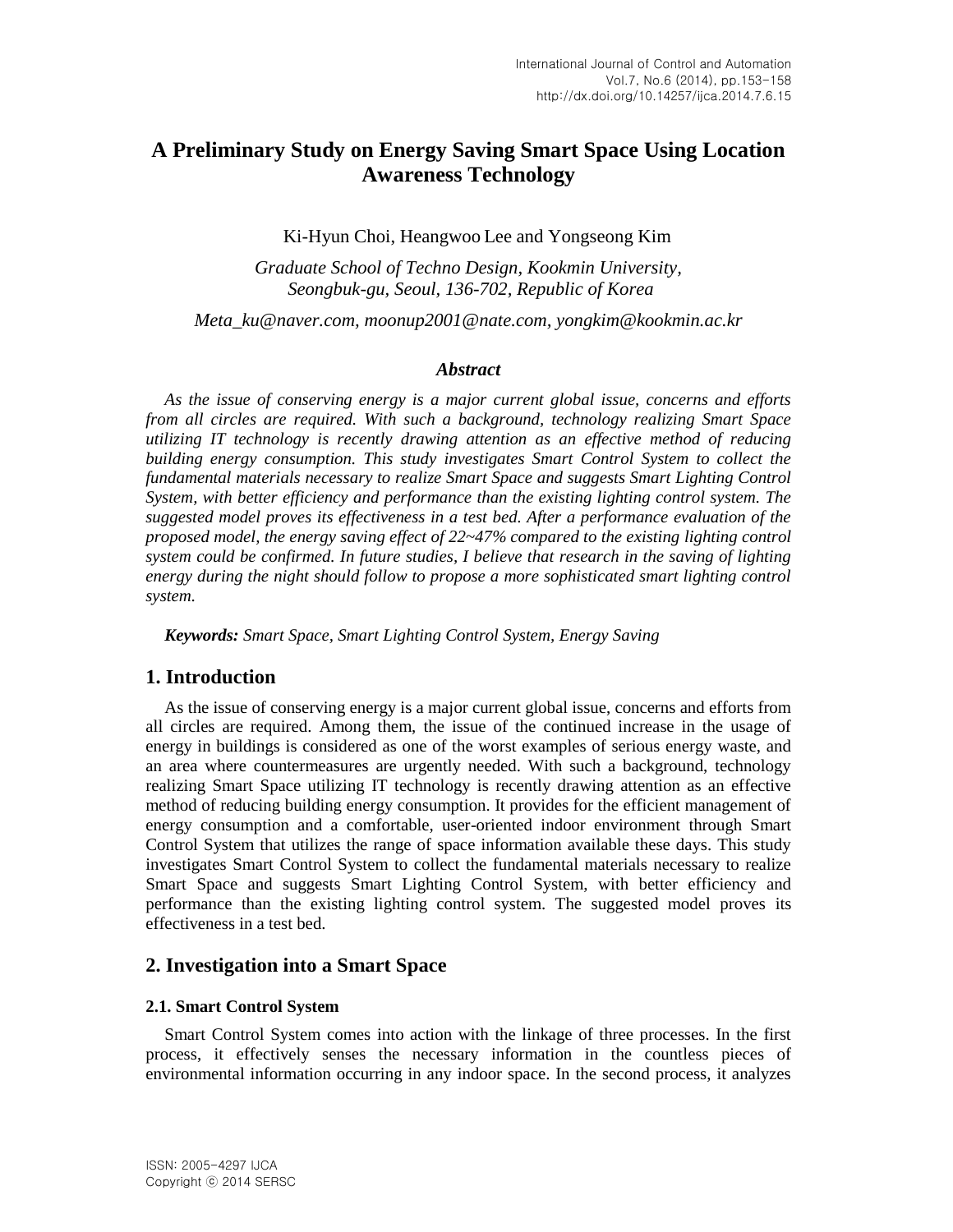the gathered environment information for the purpose of managing the system. It has differentiated intelligent characteristics throughout this process. In the third process, it responds to the content it has analyzed and directly controls the environment. With these processes, the indoor environment can be maintained at optimized conditions at all time. To maintain the performance of Smart Control System, all three processes should be automatized and respond to the environment in real-time.

## **2.2. Smart Space Utilizing User Position Awareness Technology**

Smart Space utilizing user position awareness technology provides an optimal environment to the user through the intelligent and active control of the air conditioning, lighting and ventilation systems after analyzing the environmental information of the space in which the user is located. The process of user position awareness applies in the order of the three stages of the confirmation of whether or not there is a user in the whole space, whether or not there is a user in each room, and detailed spatial location. First, it determines the information to be identified when a user enters a space. It confirms the registered information upon the user's entrance to the space and begins tracing the user's specific location. On the other hand, if the user departs from the space, the system senses that, and saves energy by disconnecting the lighting, air conditioning and ventilation. Second, it determines the user's specific location within the whole space. The environment control system comes into action in accordance with the user's location in each space. It saves energy by disconnecting the lighting, air conditioning and ventilation service in any area in which no user is considered to be located. Third, it infers the activity state of users, such as dining, reading, or sleeping from touches shown in specific furniture pieces, home appliances and the location of the user. It realizes maximized comfort and energy savings by adjusting the level of the service quality of lighting, air conditioning, and ventilation according to these pre-determined conditions.

## **3. Smart Lighting Control System**

## **3.1. Proposal of a Basic Model of a Smart Lighting Control System Technology**

|                                                     | <b>Control Method</b>                                                                                                                  | <b>Contents</b>                                                                                                                                                                                           |
|-----------------------------------------------------|----------------------------------------------------------------------------------------------------------------------------------------|-----------------------------------------------------------------------------------------------------------------------------------------------------------------------------------------------------------|
| Sensor-<br>based<br><b>Dimming</b><br><b>System</b> | controls luminance through<br>dimming after sensing whether<br>there is a user in the room<br>and luminance brought in from<br>outside | - Linked system between sensor technology and<br>dimming<br>- Combined method of manual and automatic controls<br>- Various applications are available depending on the<br>Algorithm construction method. |

**Table 1. Investigation into a Sensor-based Dimming System**

The sensor-based dimming system has overcome the shortcomings of the on/off method and secured a certain amount of energy efficiency. However, as the scope of information detection is limited to motion sensing and luminance brought in from outside, there is a limitation in that it is difficult to cope with detailed situations, and especially the saving effect of lighting energy during the night is very low. Thus, in order to efficiently cope with power consumption, the scope of information detection of sensors should be widened and the capacity to effectively cope with more situations is required. As the consumption of artificial lighting is especially concentrated during the night, it is necessary that a model to reduce energy consumption during the night is proposed.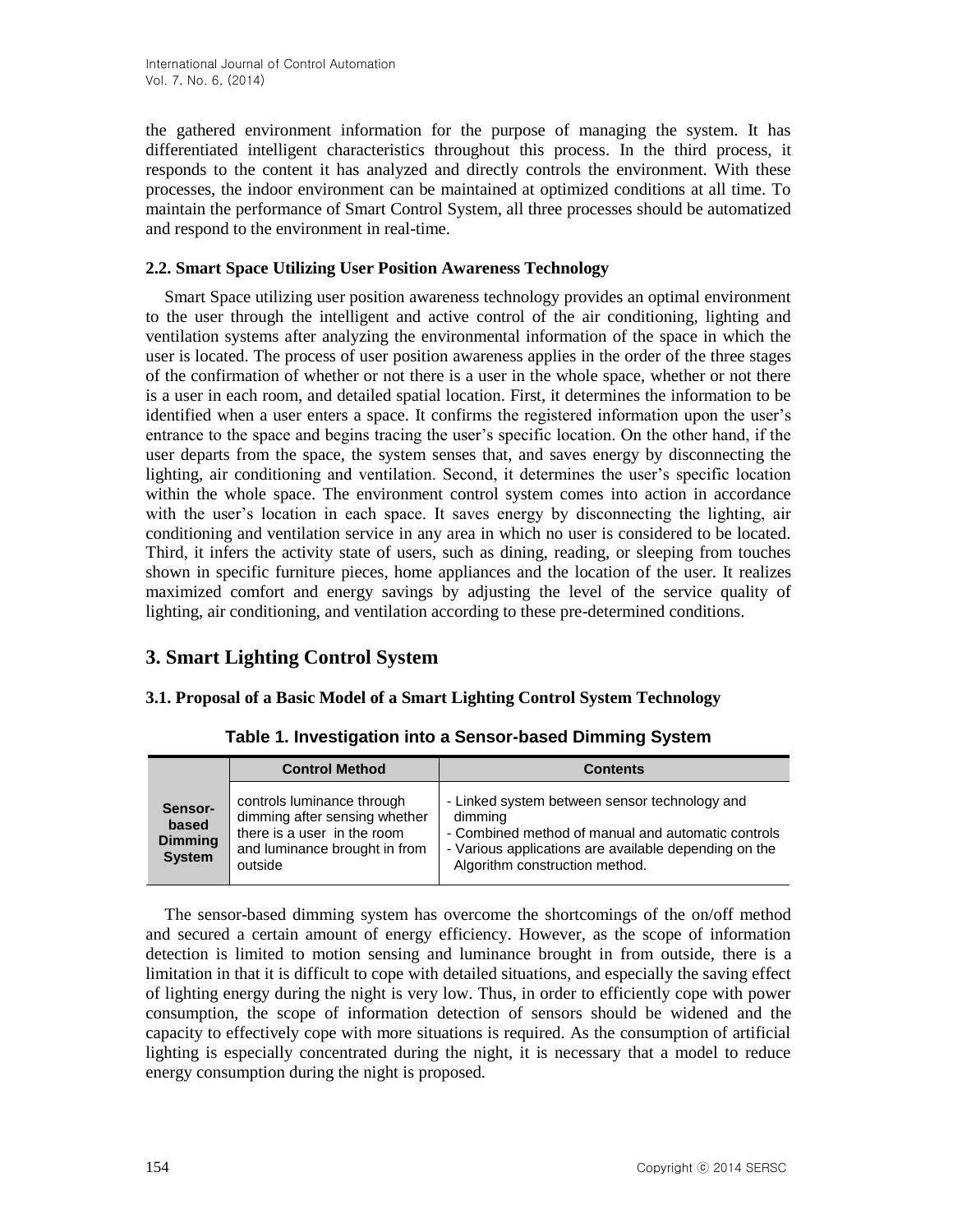#### **3.2. Scenario of a Smart Lighting Control System**

The system, first of all, determines the presence of any user in the space through a motion detecting sensor and controls, by an on/off method, the overall luminance. After any motion of the user is detected, it locates the specific position within the space, and the current luminance is measured centering on the located position. If the measured luminance value does not reach 400lux, the living standard luminance, any shortage of luminance is additionally provided through dimming, and if it exceeds 400lux, it is reduced to the appropriate level.

## **4. Performance Evaluation**

#### **4.1. Setting of the Experiment and Method of Performance Evaluation**

The method of the experiment was as follows: The physical space of the test bed is divided into four areas in order to set up user location awareness. The LED dimming system is installed on the center of the ceiling of each divided area. By installing the luminance sensor to match the position of lighting on the ceiling, the measurement of phased luminance according to the dimming system shall be made available. At this time, luminance sensors shall be installed by assuming that the average work plane is 800mm above the floor. The set time to derive experimental values is between 12:00-1:00 p.m., when the solar altitude is highest with a full south direction, in accordance with the conditions of the test bed. The required luminance of the user is set at 400lux on the basis of the KS luminance standard.

#### **Table 2. Results of the Measurement of Luminance Brought into the Indoors at Noon from Full South**

|                                      | ZONE 1 | ZONE 2  | ZONE 3  | ZONE 4   |
|--------------------------------------|--------|---------|---------|----------|
| <b>Summer Solstice</b>               | 329.92 | 1310.41 | 389.85  | 2599.82  |
| <b>Spring and Autumnal Equinoxes</b> | 472.74 | 1325.28 | 577.89  | 2736.34  |
| <b>Summer Solstice</b>               | 910.33 | 1787.03 | 1351.19 | 13433.27 |

The results of measuring the luminance brought into the indoors by seasons according to the given setup is as shown in Table 2. As the luminance on the spring and autumnal equinoxes and winter solstice, according to the measurement of the luminance by season around noon with a full south direction, exceeds 400lux, the required luminance under the actual living environment, it is excluded from the experiment condition by setting up such hours in which artificial lighting is not used. The experiment was conducted by assuming that the occupant in the space is one person with a setup in which four divided areas are sequentially used.

|  |  | Table 3. Three Types of Experiments |
|--|--|-------------------------------------|
|--|--|-------------------------------------|

|        | <b>Location Awareness</b> | <b>Lighting Control</b> |
|--------|---------------------------|-------------------------|
| TYPE 1 | None                      | On/Off [Lv8]            |
| TYPE 2 | Apply                     | On/Off [Lv8]            |
| TYPE 3 | Apply                     | Dimming $[Lv1 - Lv8]$   |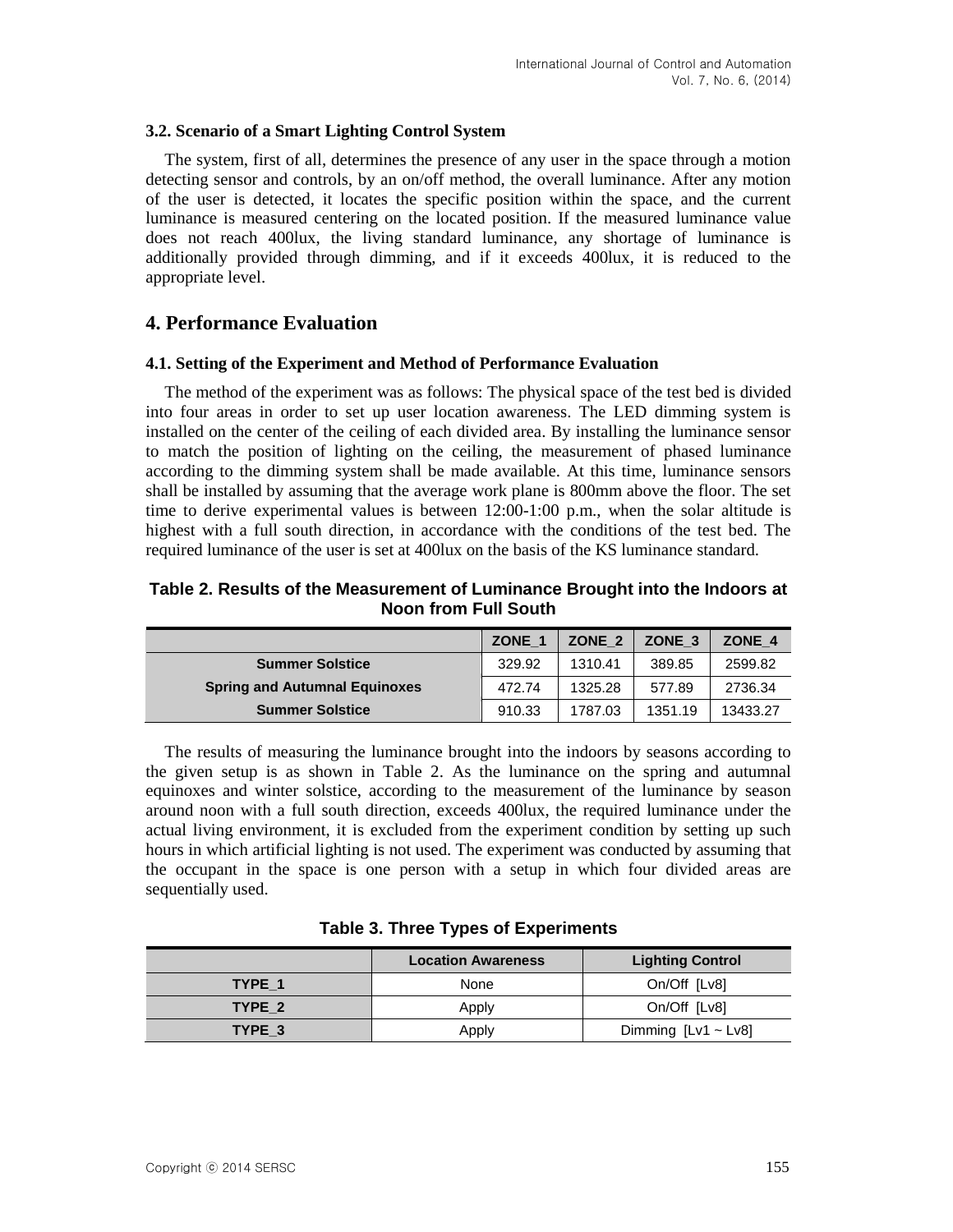The total of three types of lighting control systems are comparatively analyzed in order to derive the final performance evaluation results according to the experiment. Three types of lighting control systems are, firstly, the on/off type that does not apply location awareness; secondly, the on/off type that applies location awareness; and thirdly, the dimming type that applies location awareness. The energy saving effects are finally verified after a comparative analysis of the power consumption of each system.

## **4.2. Results of the Experiment**

|                                    |                |                | ZONE_1                    | ZONE <sub>2</sub> |                           | ZONE <sub>3</sub> |                           | ZONE_4  |                           | <b>Electronic</b>           |        |
|------------------------------------|----------------|----------------|---------------------------|-------------------|---------------------------|-------------------|---------------------------|---------|---------------------------|-----------------------------|--------|
|                                    | $^{\circledR}$ | $\circledcirc$ | Lighting<br>$\frac{1}{x}$ | $\odot$           | Lighting<br>$\frac{1}{x}$ | $\odot$           | Lighting<br>$\frac{1}{x}$ | $\odot$ | Lighting<br>$\frac{1}{x}$ | <b>Consumption</b><br>(kWh) |        |
| т<br>Y<br>P<br>E<br>$\mathbf{1}$   | 15             | O              | On<br>/953.11             | X                 | Off<br>/ 1365.64          | Χ                 | On<br>/1083.26            | X       | Off<br>/2688.00           | 0.0256                      | 0.1026 |
|                                    | 30             | X              | On<br>/953.11             | O                 | Off<br>/ 1365.64          | X                 | On<br>/1083.26            | X       | Off<br>/2688.00           | 0.0256                      |        |
|                                    | 45             | X              | On<br>/953.11             | X                 | Off<br>/ 1365.64          | $\circ$           | On<br>/ 1083.26           | X       | Off<br>/2688.00           | 0.0256                      |        |
|                                    | 60             | X              | On<br>/9953.11            | X                 | Off<br>/ 1365.64          | X                 | On<br>/1083.26            | O       | Off<br>/2688.00           | 0.0256                      |        |
| T<br>Y<br>P<br>E<br>$\overline{2}$ | 15             | $\circ$        | On<br>/ 817.31            | X                 | Off<br>/ 1341.09          | X                 | Off<br>/ 561.44           | X       | Off<br>/2637.55           | 0.0128                      | 0.0513 |
|                                    | 30             | X              | Off<br>/ 329.92           | O                 | Off<br>/ 1310.41          | X                 | Off<br>/ 389.85           | X       | Off<br>/2599.82           | 0.0128                      |        |
|                                    | 45             | Χ              | Off<br>/ 465.72           | X                 | Off<br>/ 1334.96          | $\circ$           | On<br>/911.67             | X       | Off<br>/2650.27           | 0.0128                      |        |
|                                    | 60             | Χ              | Off<br>/ 329.92           | Χ                 | Off<br>/ 1310.41          | Χ                 | Off<br>/389.85            | O       | Off<br>/2599.82           | 0.0128                      |        |
| T<br>Y<br>P<br>E<br>$\overline{3}$ | 15             | O              | On<br>/ 452.87            | X                 | Off<br>/ 1318.14          | X                 | Off<br>/443.6             | Χ       | Off<br>/2615.62           | 0.0031                      | 0.0062 |
|                                    | 30             | X              | Off<br>/ 329.92           | $\circ$           | Off<br>/ 1310.41          | Χ                 | Off<br>/389.85            | X       | Off<br>/2599.82           | 0.                          |        |
|                                    | 45             | X              | Off<br>/ 371.28           | X                 | Off<br>/ 1317.80          | O                 | Lv1<br>/519.85            | Χ       | Off<br>/2618.57           | 0.0031                      |        |
|                                    | 60             | X              | Off<br>/ 329.92           | X                 | Off<br>/ 1310.41          | X                 | Off<br>/389.85            | O       | Off<br>/2599.82           | 0.                          |        |

**Table 4. Collection of Data by Experiment**

Ⓣ : Time (m) Ⓞ : Occupant's Location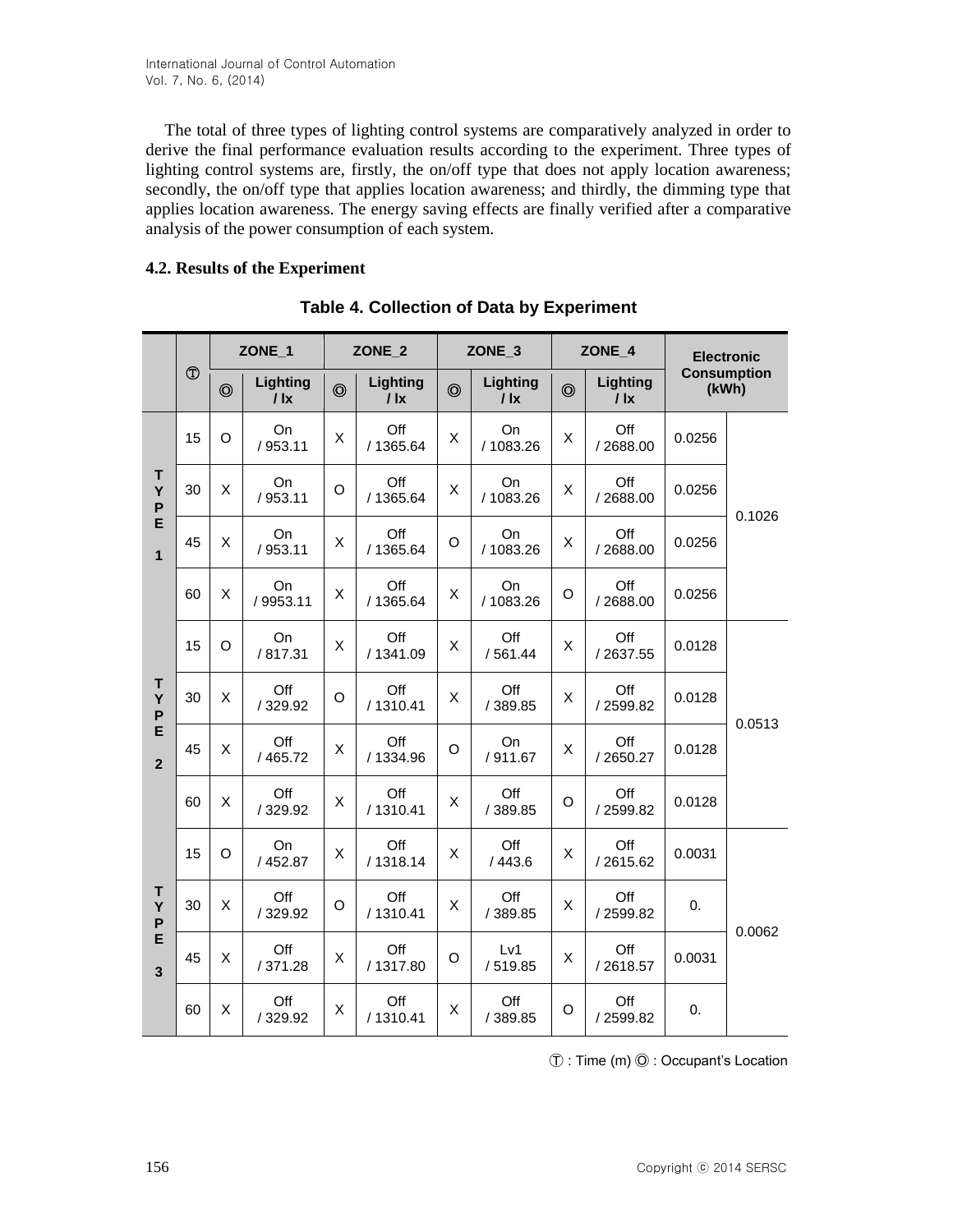

**Figure 1. Comparative Analysis of Power Consumption of the Lighting Control System**

The results from the experiment of this study is as follows: It was shown that the respective energy saving rates are 50% for the on/off system, 75% for the sensor-based dimming system, and 97% for the smart lighting control system that applies location awareness technology. The system that showed the highest energy saving effect is the smart lighting control system that applies location awareness technology.

## **5. Conclusion**

In this study, I suggested Smart Lighting Control System as a means to collect the basic material of Smart Space and conducted the experiment for performance testing in a test bed. The main results of this study can be summarized as follows: First, a smart lighting control system can realize maximized energy savings by collecting information through sensors and actively and reasonably responding to various situations. The main process of the smart system is performed by repeating the process of detection of information and analysis thereof through an algorithm, and presenting a proper response. Second, in order to improve the energy saving effect of a smart lighting control system, the scope of information collected through sensors should be expanded from being environment-oriented to user-oriented. Thus, this study proposes a basic model of a smart lighting control system that applies location awareness technology. Third, I can verify a 22~47% energy saving rate of the smart lighting control system that applies the location awareness technology as proposed in this study.

### **References**

- [1] H. -W. Lee, H. -D. Jeong and Y. -S. Kim, "A Basic Study on Application of User and Location Awareness for the Green Home IT", Journal of Architectural Institute of Korea, vol. 28, no. 1, **(2012)**.
- [2] S.-O. Cho, "A Study on the Development of Building Control and management System: Focusing on the Lighting Control and Monitoring system", Journal of Korean Institute of Interior Design, vol. 16, no. 4, **(2007)**.
- [3] H. -M. Lee and H. -S. Kim, "An Experimental Study on the Lighting Control System for Appling for Home Network", The Society of Living Environment system, Korea, vol. 16, no. 5, **(2009)**.
- [4] A. -S. Choi, J. -E. Lee and B. -C. Park, "Development and Application of Health Lighting Plan in Residential Areas", Journal of Architectural Institute of Korea, vol. 20, no. 10, **(2004)**.
- [5] A. -S. Choi and J. -E. Lee, "A Study of Luminous Environment for Standard Illuminance in Residential Areas", Journal of Korean Institute of Illuminating and Electrical Installation Engineers, vol. 19, no. 3, **(2005)**.
- [6] S. P. Han, "A Study on Lighting Control Method for Harmonization of Daylighting and Artificial Lighting Development of Visual Model for Harmony and Comfort in Interior Space", Journal of Architectural Institute of Korea, vol. 26, no. 8, **(2010)**.